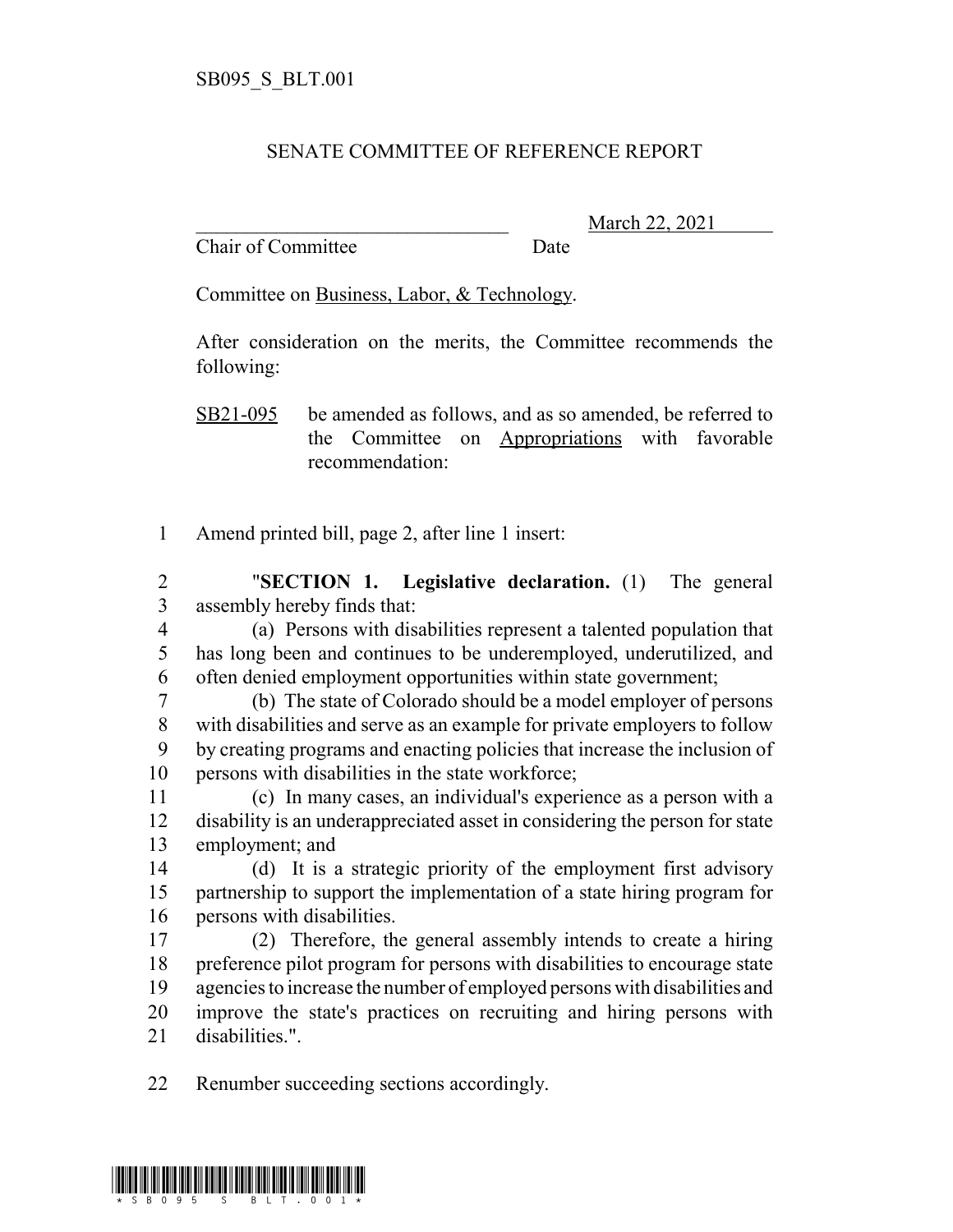Page 3, before line 1 insert:

 "**SECTION 5.** In Colorado Revised Statutes, 8-84-301, **amend** (1) as follows:

 **8-84-301. Definitions.** As used in this part 3, unless the context otherwise requires:

 (1) "Agency partners" means the department, the department of health care policy and financing, the department of education, the department of higher education, and the department of human services, THE COLORADO OFFICE OF EMPLOYMENT FIRST, JFK PARTNERS WITHIN THE DEPARTMENT OF PEDIATRICS OF THE UNIVERSITY OF COLORADO SCHOOL OF MEDICINE, AND THE UNIVERSITY OF COLORADO ANSCHUTZ MEDICAL CAMPUS.

 **SECTION 6.** In Colorado Revised Statutes, 24-50-112.5, **amend** (1)(b)(I); and **add** (8) as follows:

 **24-50-112.5. Selection system - definitions - rules - report - repeal.** (1) (b) (I) Appointments and promotions to positions shall be based on a fair and open comparative analysis of candidates based on objective criteria. Selections shall be made without regard to race, color, creed, religion, national origin, ancestry, age, sexual orientation, marital status, or political affiliation and without regard to sex or disability except as otherwise provided by law OR SUBSECTION (8) OF THIS SECTION.

 (8) **Hiring preference pilot program for persons with disabilities.** (a) (I) THE EXECUTIVE DIRECTOR OF THE DEPARTMENT OF LABOR AND EMPLOYMENT, IN COLLABORATION WITH THE STATE PERSONNEL DIRECTOR, SHALL DEVELOP AND IMPLEMENT A HIRING PREFERENCE PILOT PROGRAM FOR PERSONS WITH DISABILITIES APPLYING 27 FOR A POSITION IN THE DEPARTMENT.

28 (II) WHEN THE DEPARTMENT USES A NONNUMERICAL METHOD UNDER THE PILOT PROGRAM FOR THE COMPARATIVE ANALYSIS OF CANDIDATES FOR A POSITION IN THE DEPARTMENT, THE DEPARTMENT SHALL ADD ALL APPLICANTS WHO ARE ELIGIBLE FOR THE PREFERENCE FOR PEOPLE WITH DISABILITIES AND WHO MEET ALL MINIMUM AND SPECIAL QUALIFICATIONS UNDER THIS SUBSECTION (8) TO THE REFERRAL LIST FOR INTERVIEW.

 (III) WHEN THE DEPARTMENT USES A NUMERICAL METHOD UNDER THE PILOT PROGRAM FOR THE COMPARATIVE ANALYSIS OF CANDIDATES FOR A POSITION IN THE DEPARTMENT, THE DEPARTMENT SHALL ADD FIVE POINTS TO THE FINAL SCORE OF THE APPLICANT WHEN ALL ELEMENTS OF THE SELECTION PROCESS ARE COMPLETED, BUT PRIOR TO REFERRAL OF AN

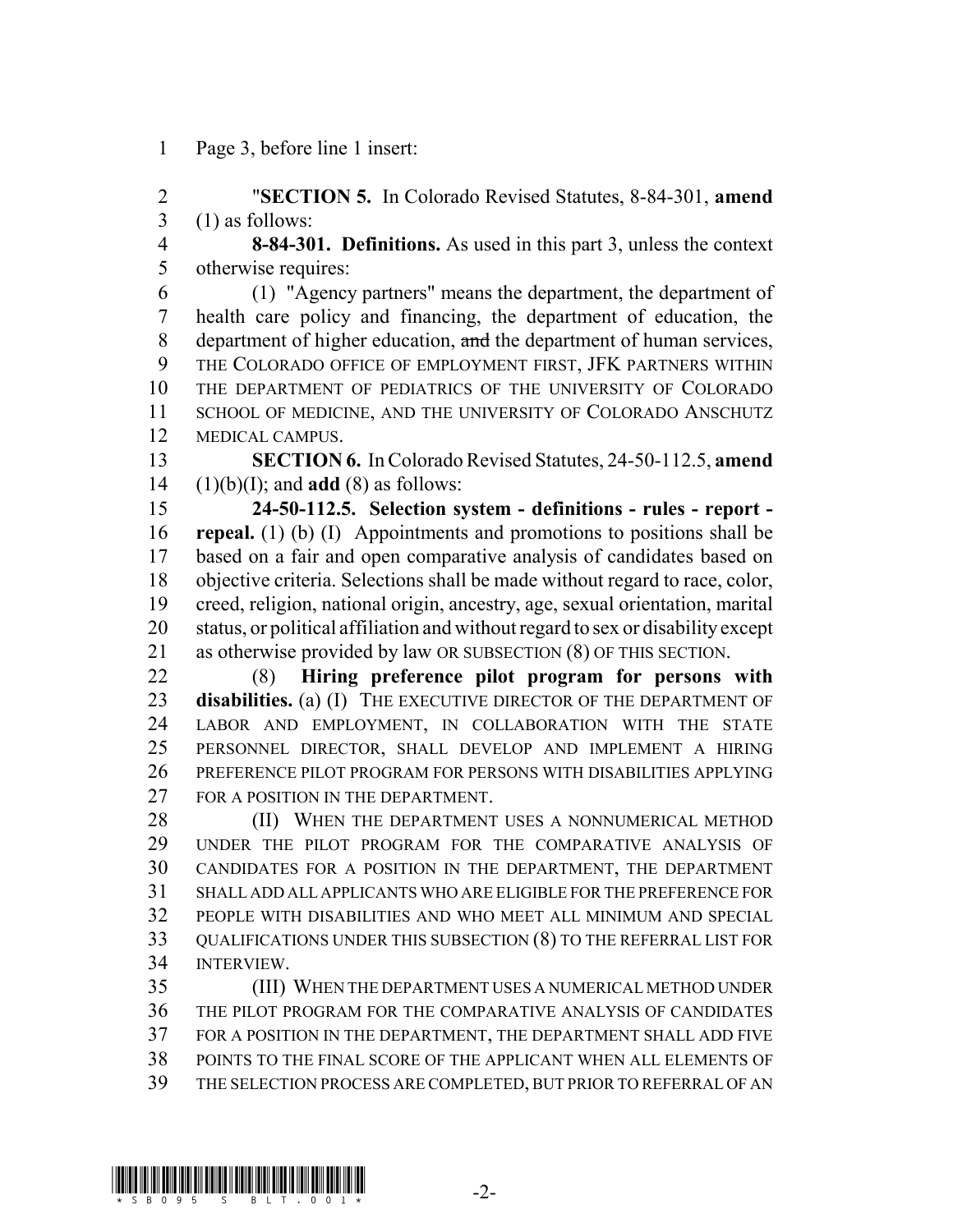APPLICANT FOR INTERVIEW FOR THE POSITION.

 (IV) AN APPLICANT IS ELIGIBLE FOR A PREFERENCE UNDER THIS SUBSECTION (8) IF THE CANDIDATE:

 (A) MEETS THE MINIMUM QUALIFICATIONS OR ANY OTHER REQUIREMENTS FOR THE POSITION;

 (B) IS A PERSON WITH A DISABILITY, AS DEFINED IN THE FEDERAL "AMERICANS WITH DISABILITIES ACT OF 1990", 42 U.S.C. SEC. 12101 ET SEQ., AS AMENDED, WHO HAS VOLUNTARILY IDENTIFIED AS A PERSON WITH A DISABILITY ON THE APPLICATION FOR THE POSITION AND WHO HAS REQUESTED TO PARTICIPATE IN THE PILOT PROGRAM; AND

 (C) SUBMITS PROOF OF A DISABILITY IN A FORM AND MANNER 12 SPECIFIED UNDER THE PILOT PROGRAM.

 (V) AN APPLICANT MAY BE GIVEN BOTH THE VETERAN'S PREFERENCE AND A DISABILITY PREFERENCE, BUT AN APPLICANT IS NOT ELIGIBLE FOR BOTH A DISABLED VETERAN'S PREFERENCE AND A DISABILITY PREFERENCE.

 (b) THE PILOT PROGRAM IS NOT AVAILABLE TO A CANDIDATE SEEKING A PROMOTION OR TO A PERSON CURRENTLY EMPLOYED BY THE STATE.

20 (c) WHEN THE PILOT PROGRAM IS DEVELOPED UNDER THIS 21 SUBSECTION (8):

**(I)** THE STATE PERSONNEL DIRECTOR SHALL ADOPT OR AMEND RULES AS NECESSARY TO ENABLE THE IMPLEMENTATION OF THE PILOT PROGRAM;

25 (II) THE DEPARTMENT SHALL IMPLEMENT THE PILOT PROGRAM NO LATER THAN JANUARY 1, 2023;

 (III) THE STATE PERSONNEL DIRECTOR MAY ALLOW OTHER PRINCIPAL DEPARTMENTS TO IMPLEMENT THE PILOT PROGRAM FOR APPOINTMENTS TO POSITIONS WITHIN THOSE DEPARTMENTS; AND

 (IV) THE PILOT PROGRAM MAY NOT BE USED BY ANY PRINCIPAL DEPARTMENT AFTER DECEMBER 31, 2027.

 (d) BY NOVEMBER 1, 2027, ANY PRINCIPAL DEPARTMENT THAT PARTICIPATES IN THE PILOT PROGRAM SHALL SUBMIT A REPORT TO THE STATE PERSONNEL DIRECTOR. THE STATE PERSONNEL DIRECTOR SHALL COMPILE ALL REPORTS AND SUBMIT ONE FINAL REPORT TO THE HOUSE BUSINESS AFFAIRS AND LABOR COMMITTEE AND THE SENATE BUSINESS, LABOR, AND TECHNOLOGY COMMITTEE, OR ANY SUCCESSOR COMMITTEES. THE REPORT MUST INCLUDE AT LEAST THE FOLLOWING INFORMATION:

 (I) THE PERIOD WHEN THE PILOT PROGRAM WAS USED BY THE DEPARTMENT;

(II) THE NUMBER OF APPLICANTS FOR APPOINTMENTS WITHIN THE